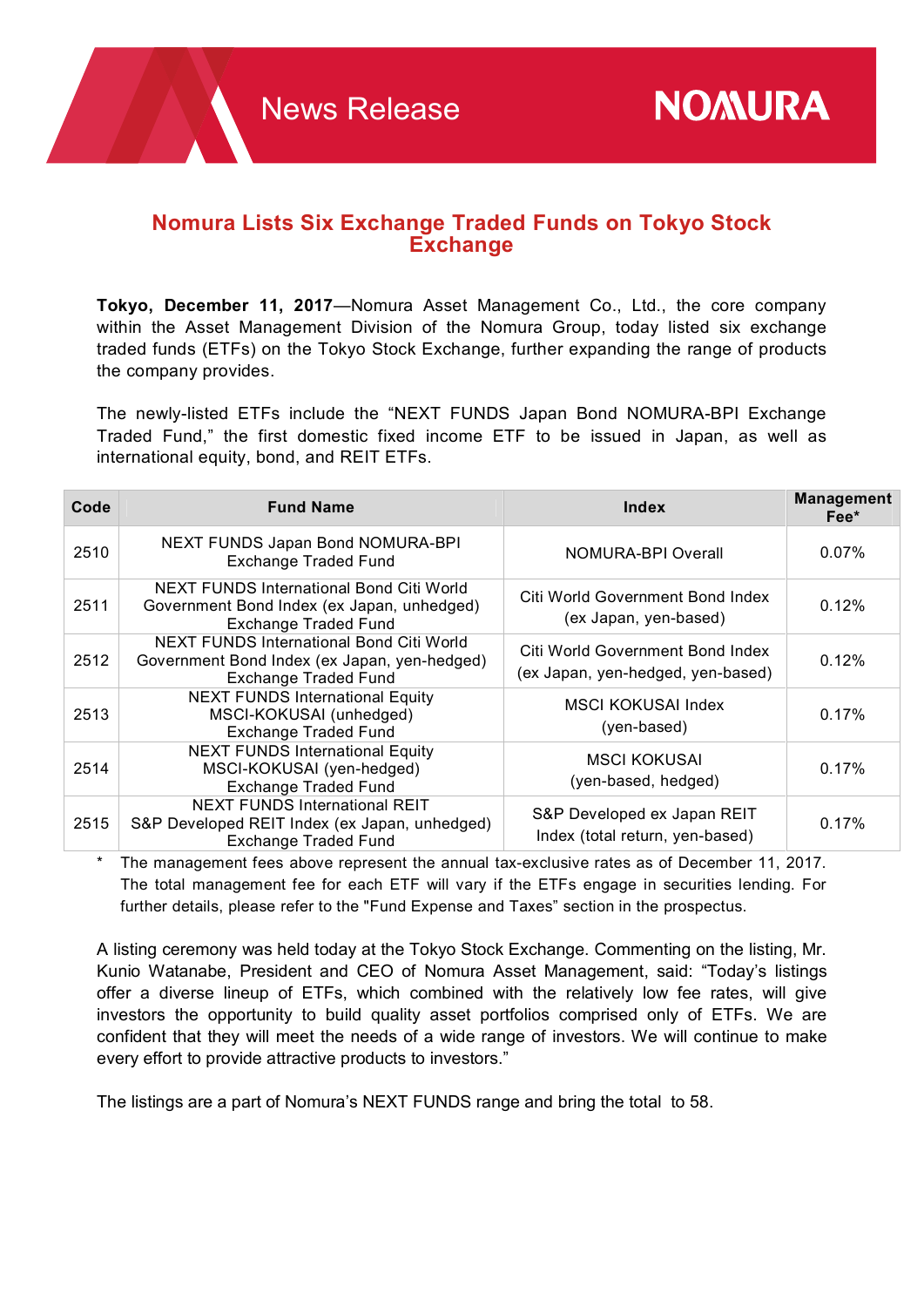

† "**NEXT FUNDS**" is the brand name for the ETF product range of Nomura Asset Management Co., Ltd., representing "**N**omura **Ex**change **T**raded **Funds**".

ends –

## **For further information please contact:**

| <b>Name</b>     | Company                              | Telephone      |
|-----------------|--------------------------------------|----------------|
| Kenji Yamashita | Nomura Holdings, Inc.                | 81-3-3278-0591 |
|                 | Group Corporate Communications Dept. |                |

## Nomura

Nomura is an Asia-headquartered financial services group with an integrated global network spanning over 30 countries. By connecting markets East & West, Nomura services the needs of individuals, institutions, corporates and governments through its three business divisions: Retail, Asset Management, and Wholesale (Global Markets and Investment Banking). Founded in 1925, the firm is built on a tradition of disciplined entrepreneurship, serving clients with creative solutions and considered thought leadership. For further information about Nomura, visit www.nomura.com.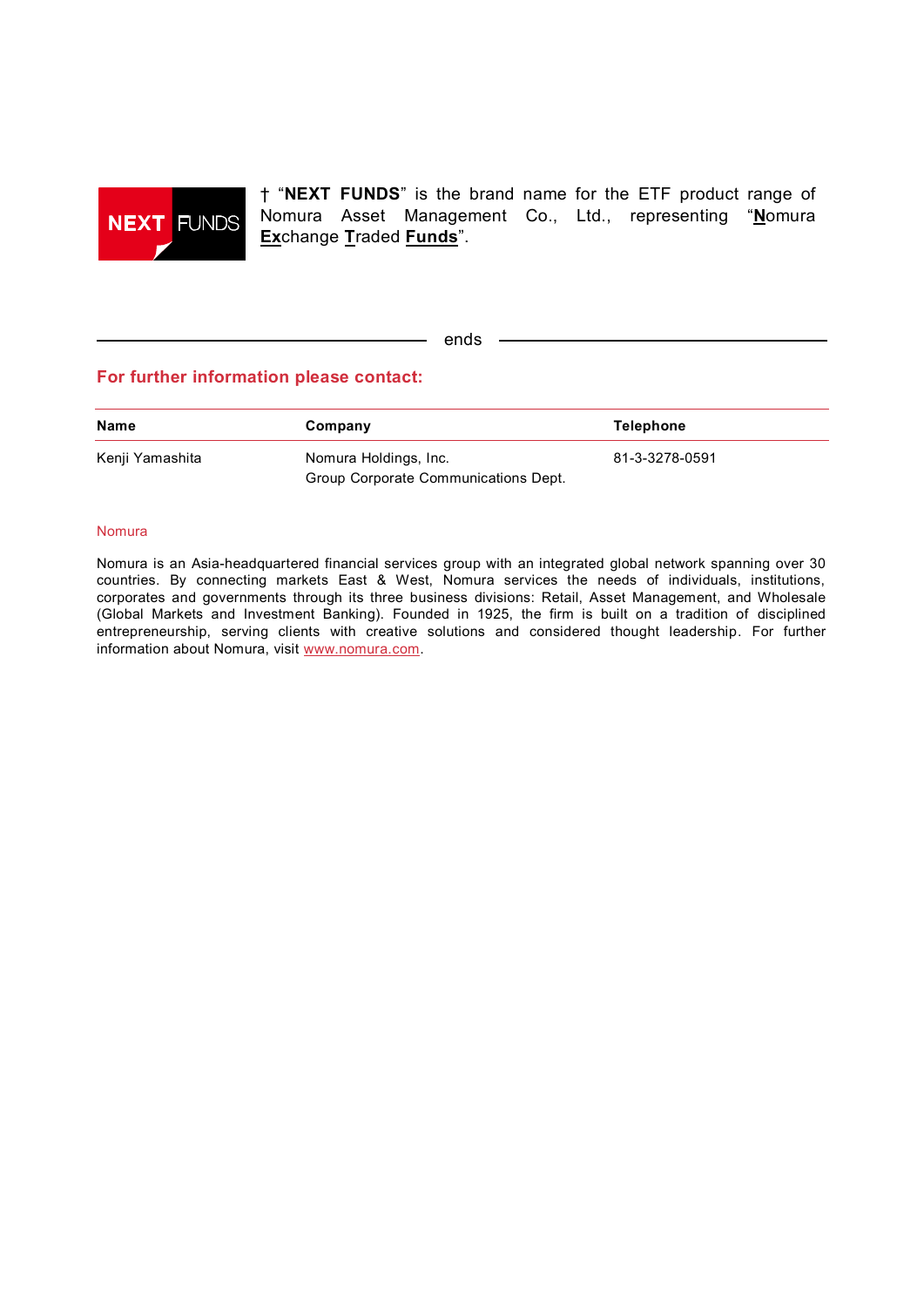## **Disclosures required in Japan**

Registered Company Name: Nomura Asset Management Co., Ltd. Registration Number: Director of Kanto Local Finance Bureau (Financial Instruments Firms) No.373 Member Associations: The Investment Trusts Association, Japan; Japan Investment Advisers Association

**ETF Investment Risks**

ETFs invest primarily in securities that are subject to fluctuations in price and may incur losses when the market price or index price falls because of changes in linked stock price indices, decreases in the price of securities included in the funds, bankruptcy or deterioration of the financial status of the companies that issued the securities included in the funds, and the effects of other market factors. Also, the securities included in the funds are subject to currency exchange rates, and the index price may fall because of fluctuations in exchange rates. Consequently, the investment principal is not guaranteed. Because of the risk characteristics, investment trusts including ETFs are fundamentally different from deposits and savings.

\* ETF risks are not limited to the above.

When applying to establish a trust, be sure to read the investment trust documentation (the prospectus) provided by the distributing company and to make your own investment decisions.

ETF Expenses (investors who invest in ETFs through a recognized securities exchange will incur the following expenses)

- Trading Fee (paid at the time of transaction) Trading of the Fund incurs brokerage commission fees set by a Type-1 financial instruments business provider (securities firm) that handles the transaction. These commissions are separate from the actual transaction value. (Because the commissions
- Management fees (fees are charged during the trust period according to the length of the trust period)

charged by each securities firm differ, it is not possible to specify a maximum amount.)

The total management fee is obtained by adding the amount determined in (2) below to the amount determined in (1) below.

Management fees are paid from the trust assets, and therefore are the costs indirectly paid by an investor during the period the ETF is held.

- (1) The amount obtained by multiplying the total net assets by a rate determined by the Management Company not to exceed 1.026% annually\* (0.95% exclusive of taxes). \* The maximum management fee of each ETF is indicated above. For the Nikkei 300 Exchange Traded Fund the management fees are calculated based on the Fund's principal.
- (2) If the securities belonging to the trust assets have been loaned, an amount no more than 54%\* (50% exclusive of taxes) of the loan fees. \* The highest loan fee of the ETFs is indicated.
- Other fees (other fees may be imposed when applicable during the trust period)